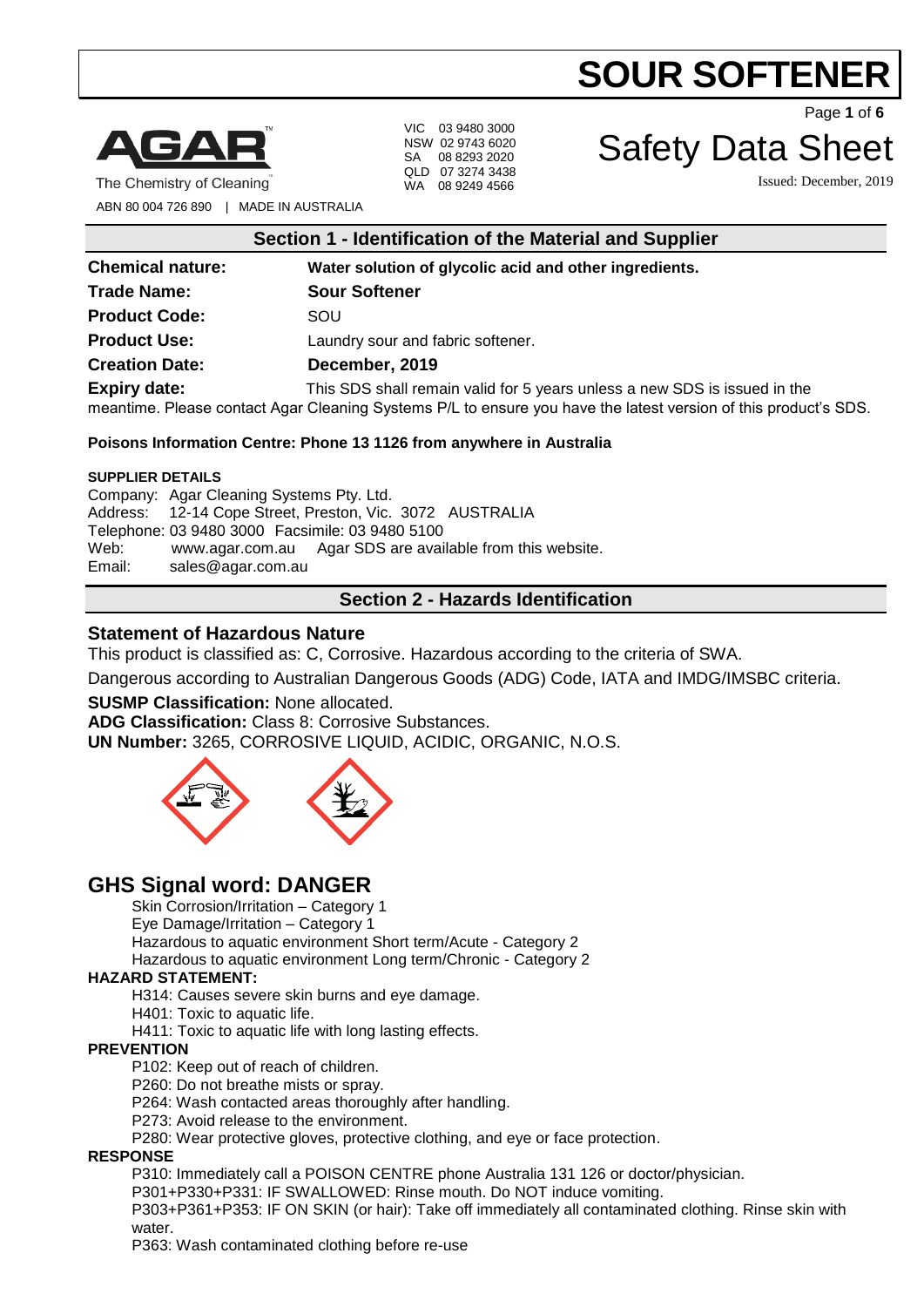P304+P340: IF INHALED: Remove victim to fresh air and keep at rest in a position comfortable for breathing. P305+P351+P338: IF IN EYES: Rinse cautiously with water for several minutes. Remove contact lenses, if present and easy to do. Continue rinsing.

P391: Collect spillage.

# **STORAGE**

P405: Store locked up.

#### **DISPOSAL**

P501: If they cannot be recycled, dispose of contents to an approved waste disposal plant and containers to landfill.

#### **Emergency Overview**

**Physical Description & Colour: Opaque blue coloured liquid.** 

#### **Odour:** Characteristic fragrance.

**Major Health Hazards:** Severe skin burns and eye damage.

| <b>Section 3 - Composition/Information on Ingredients</b> |               |           |                            |                             |
|-----------------------------------------------------------|---------------|-----------|----------------------------|-----------------------------|
| <b>Ingredients</b>                                        | <b>CAS No</b> | Conc,%    | $TWA$ (mg/m <sup>3</sup> ) | $STEL$ (mg/m <sup>3</sup> ) |
| Ester quaternary ammonium salt                            | secret        | $10 - 30$ | not set                    | not set                     |
| Glycolic Acid                                             | 79-14-1       | < 10      | not set                    | not set                     |
| Nonionic surfactants                                      | secret        | < 5       | not set                    | not set                     |
| Fragrance                                                 | n/a           | < 1       | not set                    | not set                     |
| Preservative                                              | 55965-84-9    | < 0.1     | not set                    | not set                     |
| Other non-hazardous ingredients                           | various       | < 10      | not set                    | not set                     |
| Water                                                     | 7732-18-5     | to 100    | not set                    | not set                     |

This is a commercial product whose exact ratio of components may vary slightly. Minor quantities of other non hazardous ingredients are also possible.

The SWA TWA exposure value is the average airborne concentration of a particular substance when calculated over a normal 8 hour working day for a 5 day working week. The STEL (Short Term Exposure Limit) is an exposure value that may be equalled (but should not be exceeded) for no longer than 15 minutes and should not be repeated more than 4 times per day. There should be at least 60 minutes between successive exposures at the STEL. The term "peak "is used when the TWA limit, because of the rapid action of the substance, should never be exceeded, even briefly.

### **Section 4 - First Aid Measures**

### **General Information:**

You should call the Poisons Information Centre if you feel that you may have been poisoned, burned or irritated by this product. The number is 13 1126 from anywhere in Australia (0800 764 766 in New Zealand) and is available at all times. Have this SDS with you when you call.

**Inhalation:** Remove victim to fresh air and keep at rest in a position comfortable for breathing. Seek medical attention.

**Skin Contact:** Wash gently and thoroughly with warm water (use non-abrasive soap if necessary) for 10 – 20 minutes or until product is removed. Under running water, remove contaminated clothing, shoes and leather goods (e.g. watchbands and belts) and completely decontaminate them before reuse or discard. If irritation persists, repeat flushing and seek medical attention.

**Eye Contact:** Immediately flush the contaminated eye(s) with lukewarm, gently flowing water for at least 15 minutes, or until the product is removed, while holding the eyelid(s) open. Take care not to rinse contaminated water into the unaffected eye or onto face. Obtain medical attention immediately. Take special care if exposed person is wearing contact lenses.

**Ingestion:** If swallowed, do NOT induce vomiting. Wash mouth with water and immediately contact a Poisons Information Centre, or call a doctor.

# **Section 5 - Fire Fighting Measures**

**Fire and Explosion Hazards**: The major hazard in fires is usually inhalation of heated and toxic or oxygen deficient (or both), fire gases. There is no risk of an explosion from this product under normal circumstances if it is involved in a fire.

Only small quantities of decomposition products are expected from this product at temperatures normally achieved in a fire. This will only occur after heating to dryness.

Fire decomposition products from this product are likely to be irritating if inhaled.

**Extinguishing Media:** Not combustible. Use extinguishing media suited to burning materials.

Page **2** of **6**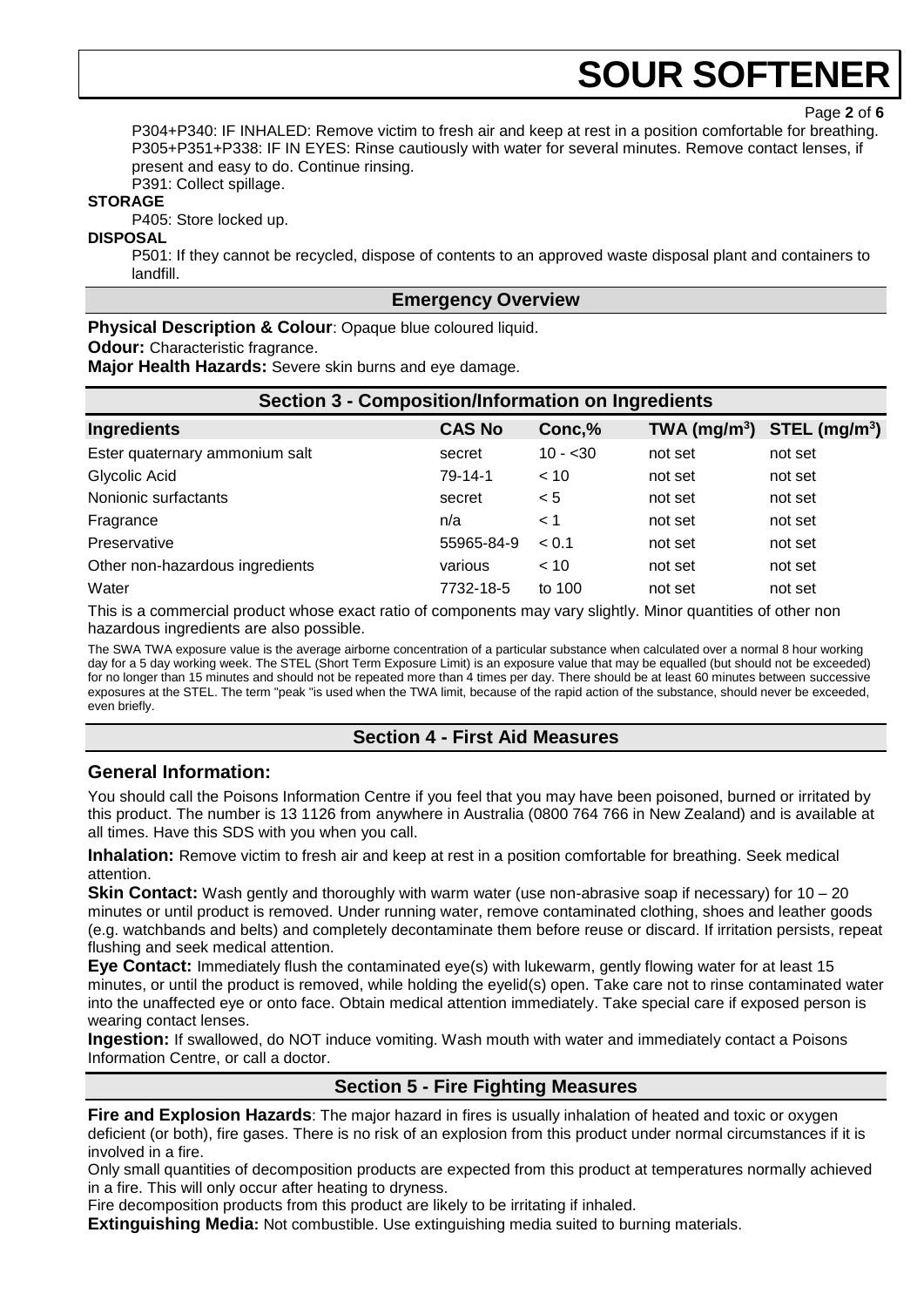Page **3** of **6**

**Fire Fighting:** If a significant quantity of this product is involved in a fire, call the fire brigade. There is little danger of a violent reaction or explosion if significant quantities of this product are involved in a fire. Recommended personal protective equipment is liquid-tight chemical protective clothing and breathing apparatus.

**Flash point:** Does not burn. **Upper Flammability Limit:** Does not burn. **Lower Flammability Limit:** Does not burn. **Autoignition temperature:** Not applicable - does not burn. **Flammability Class:** Does not burn.

# **Section 6 - Accidental Release Measures**

**Accidental release:** In the event of a major spill, prevent spillage from entering drains or water courses. Evacuate the spill area and deny entry to unnecessary and unprotected personnel. Immediately call the Fire Brigade. Wear full protective chemically resistant clothing including eye/face protection. See below under Personal Protection regarding Australian Standards relating to personal protective equipment. Suitable materials for protective clothing include butyl rubber. Eye/face protective equipment should comprise as a minimum, protective goggles. If there is a significant chance that vapours or mists are likely to build up in the clean-up area, we recommend that you use a respirator. Usually, no respirator is necessary when using this product. However, if you have any doubts consult the Australian Standard mentioned below (section 8).

Stop leak if safe to do so, and contain spill. Absorb onto sand, vermiculite or other suitable absorbent material. If spill is too large or if absorbent material is not available, try to create a dike to stop material spreading or going into drains or waterways. Sweep up and shovel or collect recoverable product into labelled containers for recycling or salvage, and dispose of promptly. Recycle containers wherever possible after careful cleaning. After spills, wash area preventing runoff from entering drains. If a significant quantity of material enters drains, advise emergency services. Contaminated area may be neutralised by washing with weak or dilute alkali. Baking soda, washing soda and limestone are suitable. This material may be suitable for approved landfill. Ensure legality of disposal by consulting regulations prior to disposal. Thoroughly launder protective clothing before storage or re-use. Advise laundry of nature of contamination when sending contaminated clothing to laundry.

# **Section 7 - Handling and Storage**

**Handling:** Keep exposure to this product to a minimum, and minimise the quantities kept in work areas. Check Section 8 of this SDS for details of personal protective measures, and make sure that those measures are followed. The measures detailed below under "Storage" should be followed during handling in order to minimise risks to persons using the product in the workplace. Also, avoid contact or contamination of product with incompatible materials listed in Section 10.

**Storage:** Store in a cool, well ventilated area. Check containers periodically for corrosion and leaks. Containers should be kept closed in order to minimise contamination. Make sure that the product does not come into contact with substances listed under "Incompatibilities" in Section 10. If you keep more than 2500kg or L of Dangerous Goods of Packaging Group II, you may be required to license the premises or notify your Dangerous Goods authority. If you have any doubts, we suggest you contact your Dangerous Goods authority in order to clarify your obligations. Check packaging - there may be further storage instructions on the label.

# **Section 8 - Exposure Controls and Personal Protection**

The following Australian Standards will provide general advice regarding safety clothing and equipment: Respiratory equipment: **AS/NZS 1715**, Protective Gloves: **AS 2161**, Occupational Protective Clothing: AS/NZS 4501 set 2008, Industrial Eye Protection: **AS1336** and **AS/NZS 1337**, Occupational Protective Footwear: **AS/NZS2210**.

### **SWA Exposure Limits TWA (mg/m<sup>3</sup>**

Exposure limits have not been established by SWA for any of the significant ingredients in this product.

No special equipment is usually needed when occasionally handling small quantities. The following instructions are for bulk handling or where regular exposure in an occupational setting occurs without proper containment systems. **Ventilation:** This product should only be used in a well ventilated area. If natural ventilation is inadequate, use of a fan is suggested.

**Eye Protection:** Protective goggles or face shield should be worn when this product is being used. Failure to protect your eyes may cause them harm. Emergency eye wash facilities are also recommended in an area close to where this product is being used.

**Skin Protection:** Prevent skin contact by wearing impervious gloves, overalls, hair covering, apron and face shield. Make sure that all skin areas are covered. See below for suitable material types.

**Protective Material Types:** We suggest that protective clothing be made from the following materials: butyl rubber.

**) STEL (mg/m<sup>3</sup> )**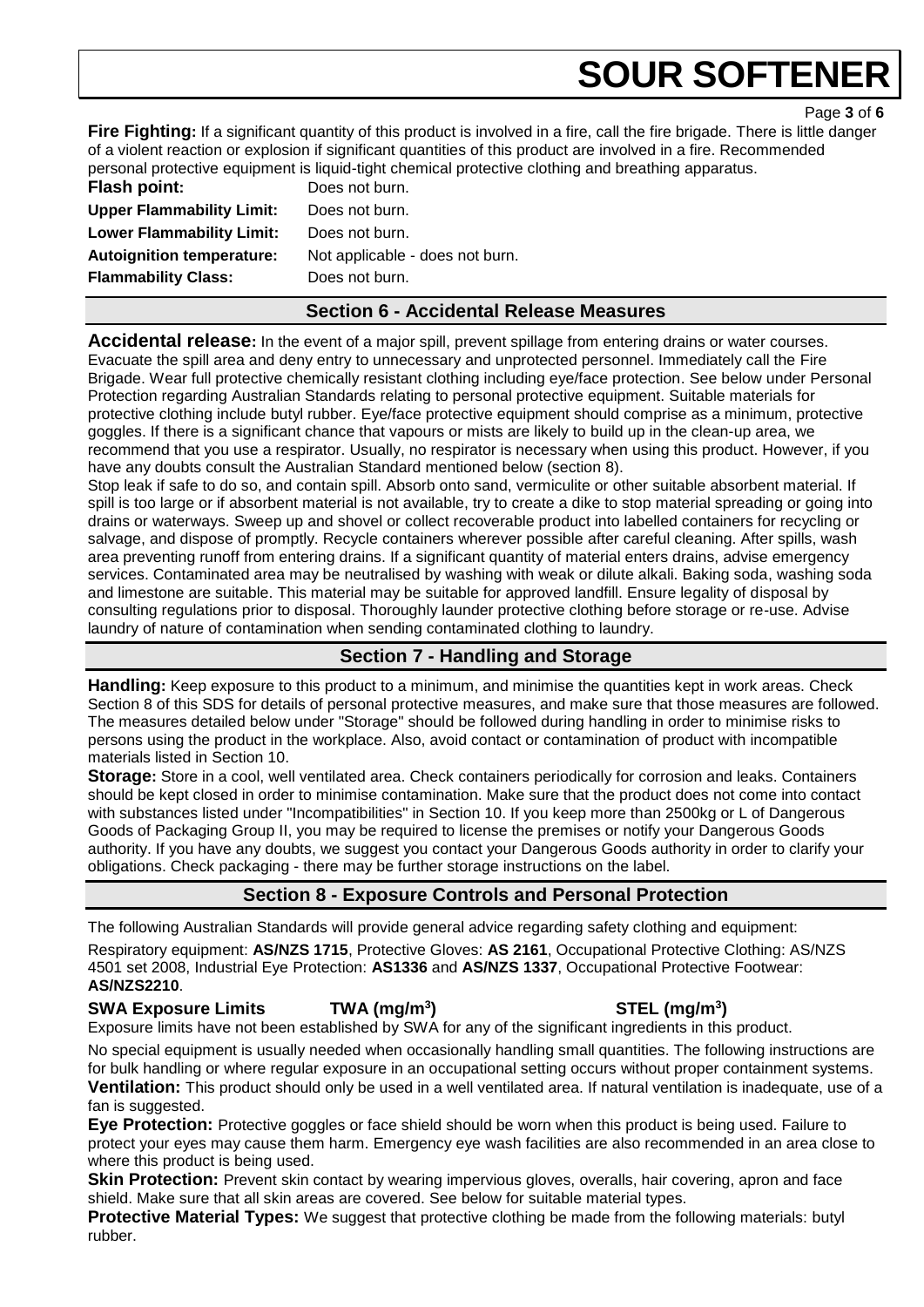Page **4** of **6**

**Respirator:** Usually, no respirator is necessary when using this product. However, if you have any doubts consult the Australian Standard mentioned above.

Eyebaths or eyewash stations and safety deluge showers should, if practical, be provided near to where this product is being handled commercially.

#### **Section 9 - Physical and Chemical Properties:**

| <b>Physical Description &amp; colour:</b> | Opaque, blue coloured liquid.             |
|-------------------------------------------|-------------------------------------------|
| Odour:                                    | Characteristic fragrance.                 |
| <b>Boiling Point:</b>                     | Approximately 100°C at 100kPa.            |
| <b>Freezing/Melting Point:</b>            | Below 0°C.                                |
| <b>Volatiles:</b>                         | Water component.                          |
| <b>Vapour Pressure:</b>                   | 2.37 kPa at 20°C (water vapour pressure). |
| <b>Vapour Density:</b>                    | As for water.                             |
| <b>Specific Gravity:</b>                  | About 1.0.                                |
| <b>Water Solubility:</b>                  | Completely soluble in water.              |
| pH:                                       | < 2 (as supplied)                         |
| <b>Volatility:</b>                        | No data.                                  |
| <b>Odour Threshold:</b>                   | No data.                                  |
| <b>Evaporation Rate:</b>                  | As for water.                             |
| <b>Coeff Oil/water Distribution:</b>      | No data                                   |
| <b>Autoignition temp:</b>                 | Not applicable - does not burn.           |

# **Section 10 - Stability and Reactivity**

**Reactivity:** This product is unlikely to react or decompose under normal storage conditions. However, if you have any doubts, contact supplier for advice on shelf life properties.

**Conditions to Avoid:** Keep containers tightly closed.

**Incompatibilities:** Bases, oxidising agents, zinc, tin, aluminium and their alloys.

**Fire Decomposition:** Only small quantities of decomposition products are expected from this product at temperatures normally achieved in a fire. This will only occur after heating to dryness. Combustion forms carbon dioxide, and if incomplete, carbon monoxide and possibly smoke. Water is also formed. Carbon monoxide poisoning produces headache, weakness, nausea, dizziness, confusion, dimness of vision, disturbance of judgment, and unconsciousness followed by coma and death.

**Polymerisation:** This product will not undergo polymerisation reactions.

# **Section 11 - Toxicological Information**

**Information on toxicological effects:** 

| Acute toxicity                                              | No known significant effects or hazards. |
|-------------------------------------------------------------|------------------------------------------|
| Skin corrosion/irritation                                   | Corrosion.                               |
| Serious eye damage/irritation                               | Severe eye damage.                       |
| Respiratory or skin sensitisation                           | No known significant effects or hazards. |
| Germ cell mutagenicity                                      | No known significant effects or hazards. |
| Carcinogenicity                                             | No known significant effects or hazards. |
| Reproductive toxicity                                       | No known significant effects or hazards. |
| Specific target organ toxicity<br>(STOT)- single exposure   | No known significant effects or hazards. |
| Specific target organ toxicity<br>(STOT)- repeated exposure | No known significant effects or hazards. |
| Aspiration hazard                                           | No known significant effects or hazards. |

# **Classification of Hazardous Ingredients**

#### **Ingredient: Health effects:**

Glycolic acid **Severe skin burns and eye damage. Harmful if swallowed and if inhaled.** Glycolic acid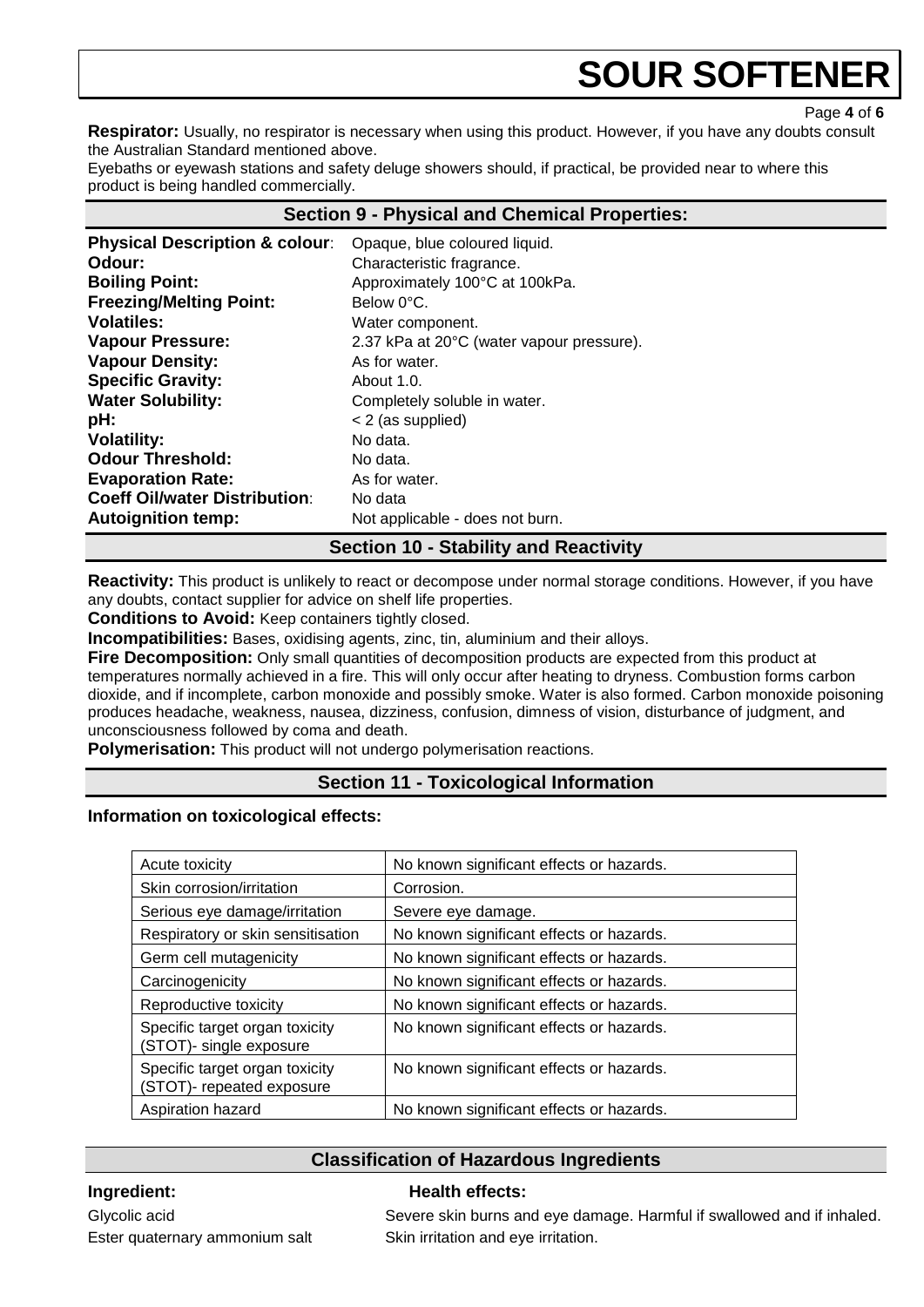Page **5** of **6**

Nonionic surfactants Skin irritation and serious eye damage. Harmful if swallowed. Fragrance **Skin** irritation and eye irritation.

Preservative **Severe skin burns and eye damage. Harmful if swallowed, if inhaled and**  $\blacksquare$ in contact with the skin.

### **Potential Health Effects**

### **Inhalation:**

**Short Term Exposure:** Available data indicates that this product is not harmful. However, product may be irritating, although unlikely to cause anything more than mild transient discomfort. If liquid enters nasal passages, it will cause pain and burn nasal membranes.

**Long Term Exposure:** No data for health effects associated with long term inhalation.

# **Skin Contact:**

**Short Term Exposure:** This product is corrosive to the skin. Capable of causing moderate to severe burns with ulceration. Can penetrate to deeper layers of skin, resulting in third degree burns. Corrosion will continue until product is removed or neutralised. Severity depends on concentration and duration of exposure. Burns may not be immediately painful; the onset of pain may be minutes to hours.

**Long Term Exposure:** No data for health effects associated with long term skin exposure.

# **Eye Contact:**

**Short Term Exposure:** This product is corrosive to eyes. It will cause severe pain, and corrosion of the eye and surrounding facial tissues. Unless exposure is quickly treated, permanent blindness and facial scarring is likely. **Long Term Exposure:** No data for health effects associated with long term eye exposure.

### **Ingestion:**

**Short Term Exposure:** Significant oral exposure is considered to be unlikely. However, this product is corrosive to the gastrointestinal tract. Capable of causing moderate to severe burns with ulceration. Can penetrate to deeper layers of skin, resulting in third degree burns. Corrosion will continue until product is removed or neutralised. Severity depends on concentration and duration of exposure.

**Long Term Exposure:** No data for health effects associated with long term ingestion.

### **Carcinogen Status:**

**SWA:** No significant ingredient is classified as carcinogenic by SWA.

**NTP:** No significant ingredient is classified as carcinogenic by NTP.

**IARC:** No significant ingredient is classified as carcinogenic by IARC.

# **Section 12 - Ecological Information**

This product is toxic to aquatic organisms with long lasting effects.

# **Section 13 - Disposal Considerations**

**Disposal:** Containers should be emptied as completely as practical before disposal. If possible, recycle product and containers either in-house or send to recycle company. If this is not practical, send to a commercial waste disposal site.

# **Section 14 - Transport Information**

#### **Dangerous according to Australian Dangerous Goods (ADG) Code, IATA and IMDG/IMSBC criteria.**

**UN Number:** 3265, CORROSIVE LIQUID, ACIDIC, ORGANIC, N.O.S. **Hazchem Code:** 2X **Special Provisions:** 274 **Limited quantities:** ADG 7 specifies a Limited Quantity value of 1 L for this class of product. **Dangerous Goods Class:** Class 8: Corrosive Substances. **Packing Group:** II **Packing Instruction:** P001, IBC02

Class 8 Corrosive Substances shall not be loaded in the same vehicle or packed in the same freight container with Classes 1 (Explosives), 4.3 (Dangerous When Wet Substances), 5.1 (Oxidising Agents), 5.2 (Organic Peroxides), 6 (Toxic Substances where the Toxic Substances are cyanides and the Corrosives are acids), 7 (Radioactive Substances), Foodstuffs and foodstuff empties. They may however be loaded in the same vehicle or packed in the same freight container with Classes 2.1 (Flammable Gases), 2.2 (Non-Flammable, Non-Toxic Gases), 2.3 (Poisonous Gases), 3 (Flammable liquids), 4.1 (Flammable Solids), 4.2 (Spontaneously Combustible Substances),